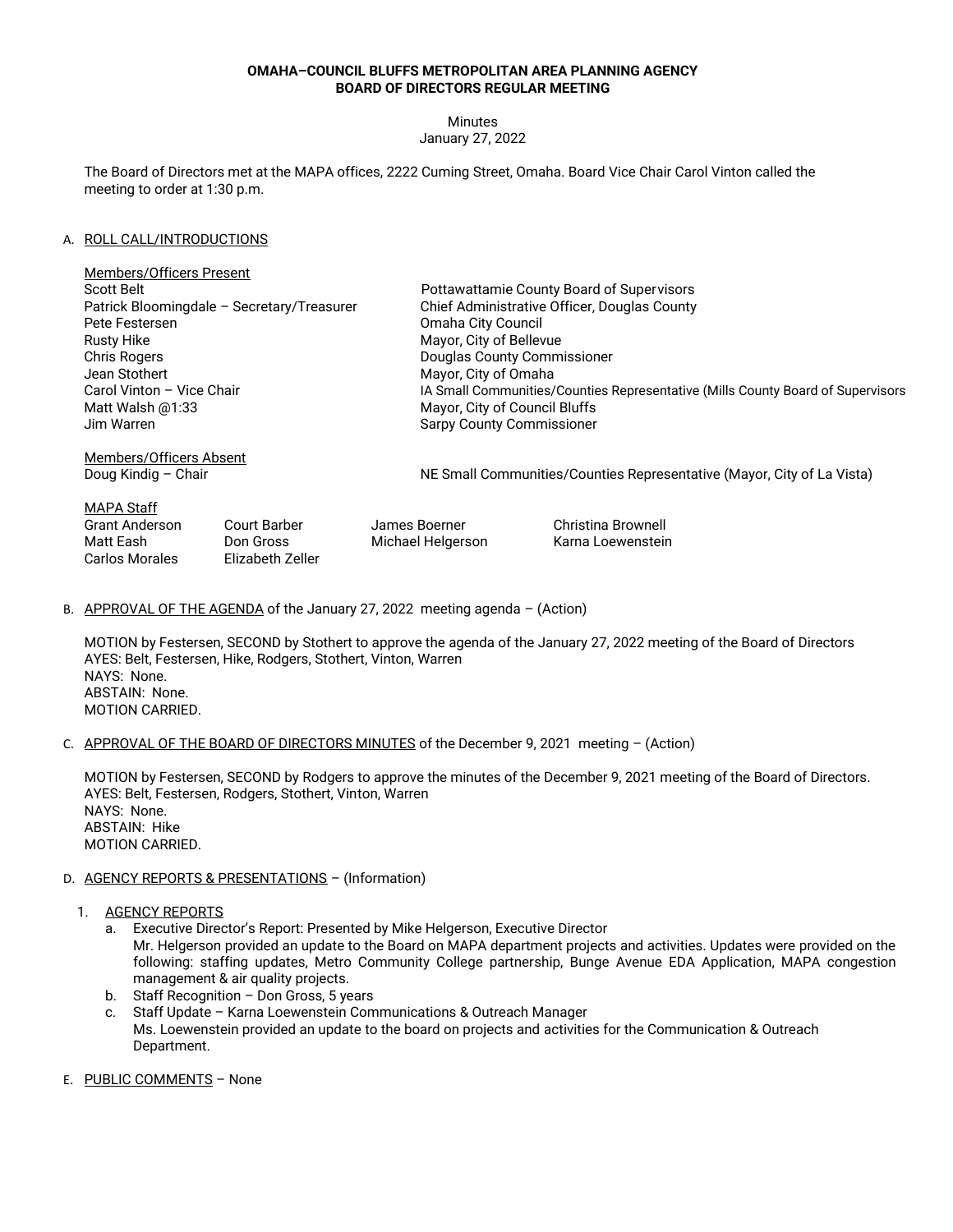- F. CONSENT AGENDA (Action)
	- 1. FINANCE COMMITTEE MINUTES of the January 19, 2022 meeting.
	- 2. CONTRACT AMENDMENT 19POTT01 County of Pottawattamie County, Iowa Amendment No. 2 Extension of time to May 1, 2022

MOTION by Warren, SECOND by Rodgers, to approve all items listed on the Consent Agenda. AYES: Belt, Festersen, Hike, Rodgers, Stothert, Vinton, Walsh, Warren NAYS: None. ABSTAIN: None. MOTION CARRIED.

- G. OLD BUSINESS None.
- H. NEW BUSINESS
	- 1. NEW CONTRACT (ACTION) Mr. Barber & Mr. Helgerson presented to the Board for approval the new contracts listed below.
		- a. 20FTAA07 MAPA Section 5310 CRRSSA Operating Assistance amount of \$208,550
		- b. USEDA Grant Subaward Agreement between MAPA and Invest Nebraska Corporation Up to \$100,000

MOTION by Rodgers, SECOND by Stothert, to approve new contracts and agreements listed above. AYES: Belt, Festersen, Hike, Rodgers, Stothert, Vinton, Walsh, Warren NAYS: None. ABSTAIN: None. MOTION CARRIED.

2. FY2023 BUDGET – (ACTION)

Mr. Eash presented to the Board for approval of the FY2023 budget items listed below.

- a. FY 2023 County Dues Request
- b. FY 2023 Budget Schedule

MOTION by Hike, SECOND by Rodgers, to approve FY 2023 county dues request and FY 2023 budget schedule. AYES: Belt, Festersen, Hike, Rodgers, Stothert, Vinton, Walsh, Warren NAYS: None. ABSTAIN: None. MOTION CARRIED.

3. TRAVEL – (ACTION)

Mr. Helgerson presented to the Board for approval travel to the National Association of Regional Councils (NARC) National Conference of Regions, February 6–9, 2022 (2 staff, 3 Board Members) – \$10,843.50

MOTION by Belt, SECOND by Stothert, to approve the travel for 2 staff and 3 Board members to the February 2022 NARC National Conference of Regions in Washington, D.C. AYES: Belt, Festersen, Hike, Rodgers, Stothert, Vinton, Walsh, Warren NAYS: None. ABSTAIN: None. MOTION CARRIED.

4. RESOLUTION 2022 – 16: MAPA CIVIL RIGHTS PLAN – (ACTION)

Mr. Helgerson presented to the Board for approval, Resolution 2022 – 16, an update to the plan for Title VI and the Americans with Disabilities Act, also known as the Civil Rights Plan

MOTION by Rodgers, SECOND by Stothert, to approve the Resolution 2022 – 16: MAPA Civil Rights Plan. AYES: Belt, Festersen, Hike, Rodgers, Stothert, Vinton, Walsh, Warren NAYS: None. ABSTAIN: None.